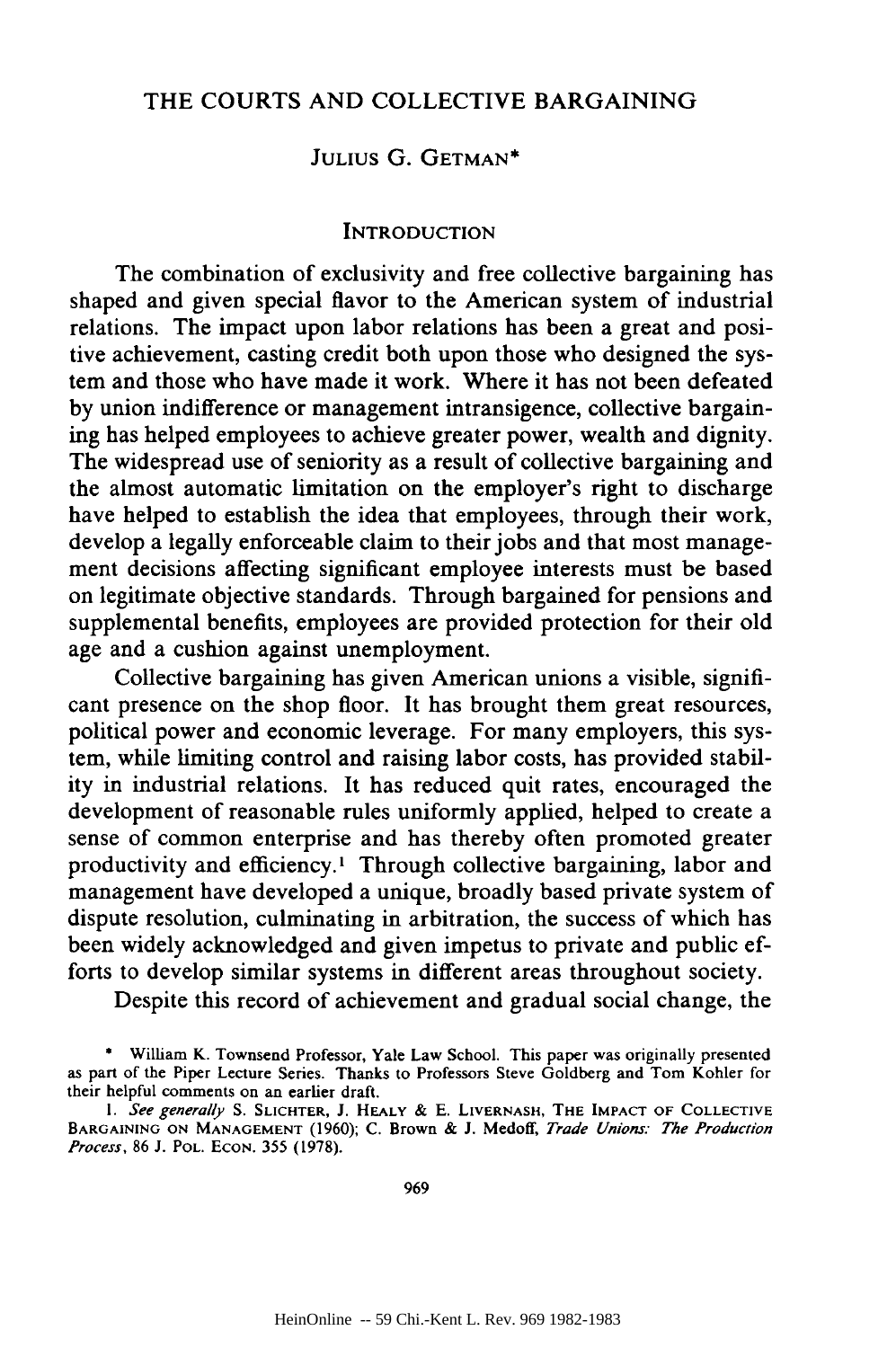judicial attitude toward collective bargaining has increasingly become one of suspicion and hostility. In the remainder of my comments, I will briefly discuss some of the cases which reflect this negative attitude and speculate about its causes. The cases demonstrating the law's diminishing commitment to collective bargaining cover a broad range. They include opinions broadening management's ability to retaliate against unionization, reducing the limitations on alternative schemes of industrial relations, eliminating groups of employees from coverage by the statutes, and limiting the language of  $\S$   $\gtrsim$  8(a)(5) concerning the duty to bargain. I will start with those cases whose relation to CB is most peripheral and conclude with those in which the trend of which I speak is most apparent.

# **SECTION** 8(A)(2) **AND** ALTERNATIVE **SYSTEMS OF INDUSTRIAL RELATIONS**

Section 8(a)(2) of the NLRA was intended to outlaw company unions which were seen as an effective way of preventing collective bargaining. The language of  $\S 8(a)(2)$  is very broad, and early Supreme Court decisions gave it full scope. Thus, the Court in *NLRB v. Cabot-Carbon Co.* 2 held that a scheme of employee committees formed to discuss work related problems as a labor organization and that its formation by the employer constituted a violation. The program was ordered disestablished. The Court's reasoning seemed to rule out any employer's efforts to deal with his employees through groups, plans, teams or committees or anything short of collective bargaining with an independent union freely selected. The Board, for some time thereafter, dutifully followed *Cabot-Carbon* and literally applied the language of §  $8(a)(2)$ .<sup>3</sup> This rigid scheme was considered justified because of the need to protect collective bargaining from employer efforts to undermine it by persuading employees that their needs could be served adequately by other forms of employee organization. When the concepts of worker participation and job enrichment became fashionable, it was generally thought that their implementation in the U.S. would prove difficult because of § 8(a)(2) and its previous broad application. In recent years, however, under the pressure of worldwide interest in the concept of worker participation, the Board and the Courts have developed a series of techniques to reduce the impact of  $\S$  8(a)(2). These

970

<sup>2. 360</sup> U.S. 203 (1959).

*<sup>3.</sup>* See, e.g., Thompson Ramo Wooldridge, Inc., **132** N.L.R.B. **993 (1961),** *enforced,* 305 F.2d 807 (7th Cir. 1962); Walton **Mfg.** Co., 126 N.L.R.B. 697 (1960), enforced, 289 F.2d 177 (5th Cir. **1961).**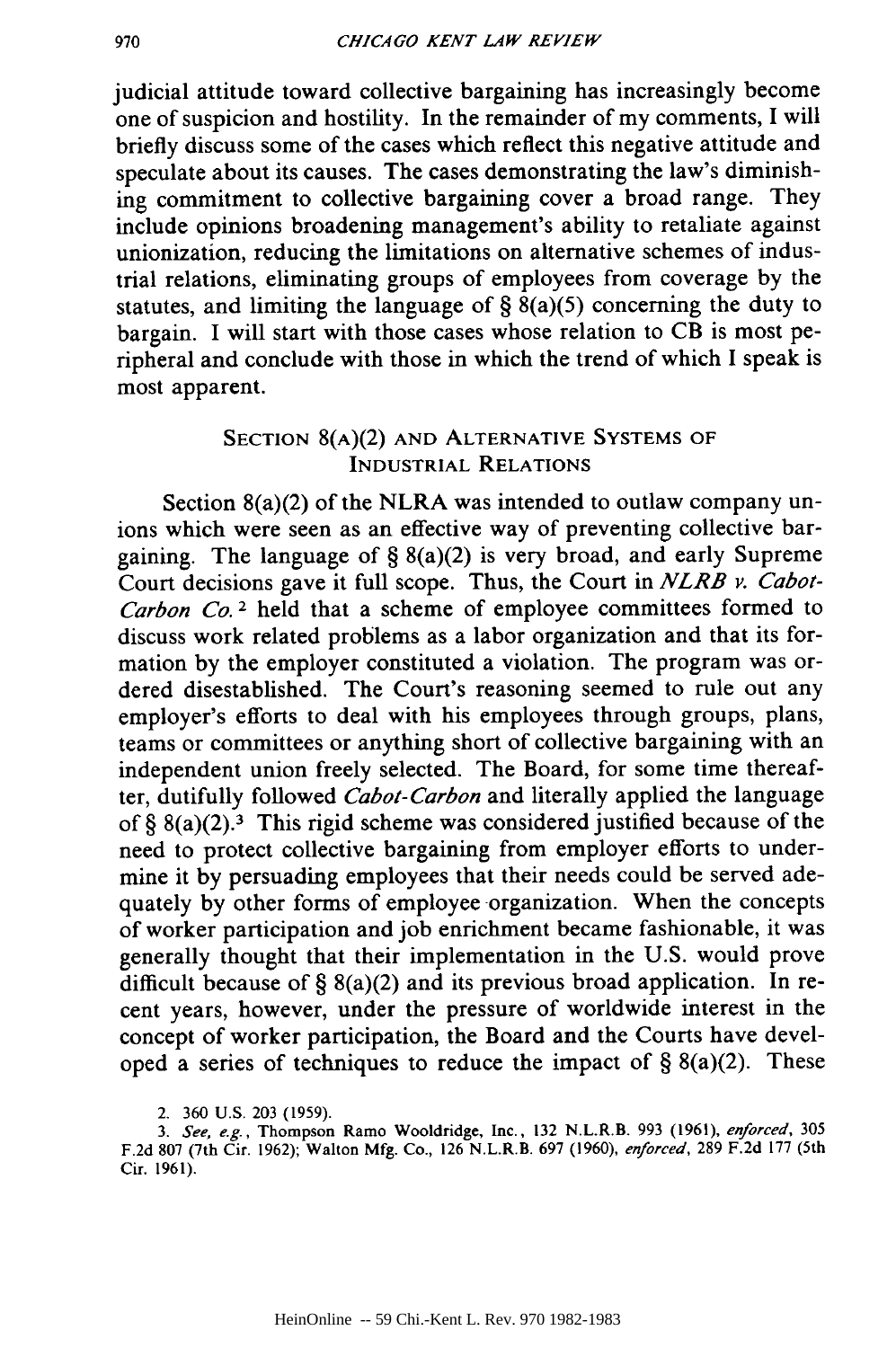include a conceptually unpersuasive distinction between improper support and legitimate cooperation4 and, contrary to *Cabot-Carbon,* a narrowing of the definition of labor organization. Most recently, in *NLRB v. Scott & Fetzer Co.*,<sup>5</sup> the Sixth Circuit upheld a scheme of employee committees virtually identical with that outlawed in *Cabot-Carbon.*

I do not suggest that the Board or Courts in deciding these cases were consciously reducing their support for collective bargaining. They were rather encouraging experimentation and flexibility on behalf of worker autonomy. Nor am I completely unsympathetic with these decisions; nevertheless, implicit in them is a conclusion that the potential gain to employees from such schemes is worth the risk to collective bargaining, an approach which the draftsmen of the statute explicitly rejected. It must be understood that the line between a company union and an enrichment program may be one of labeling, and that we have moved fairly quickly from a system in which all experiments with enrichment were condemned as company unions to one in which company unions are generally accepted in the name of enrichment. These decisions tacitly reject the conclusion, which I believe was accepted in the drafting of the Wagner Act and early cases, that collective bargaining is the only legitimate form of employee organization.

## THE DOCTRINE OF **MANAGERIAL** EMPLOYEES

In several recent cases, the courts have limited the categories of employees who are entitled to bargaining by developing exemptions for confidential and managerial employees.<sup>6</sup> Both of these exemptions are an expression of the courts' concern with divided loyalty which is assumed to be inherent in the process of collective bargaining, not only for those who might be called upon to bargain in support of management but for those who play a significant role involving the exercise of discretion in articulating and achieving the organization's goal.

The potential reach of this approach is suggested by the Court's remarkable opinion in *NLRB v. Yeshiva University,7* in which the Court held that the Yeshiva's faculty were all excluded from the

4. This distinction was originated by the Seventh Circuit in its opinion in Chicago Rawhide Mfg. Corp. v. NLRB, 221 F.2d 165 (7th Cir. 1955) and has since been adopted by a number of other circuits. *See, e.g.,* NLRB v. Northeastern Univ., 601 F.2d 1208 (lst Cir. 1979); Hertzka & Knowles v. NLRB, 503 F.2d 625 (9th Cir. 1974); NLRB v. Keller Ladders Southern, Inc., 405 F. 2d 663 (5th Cir. 1968).

5. 691 F.2d 288 (6th Cir. 1982).

6. These exclusions were authoritatively enumerated in the Court's opinion in NLRB v. Bell Aerospace Co., 416 U.S. 267 (1974).

7. 444 U.S. 672 (1980).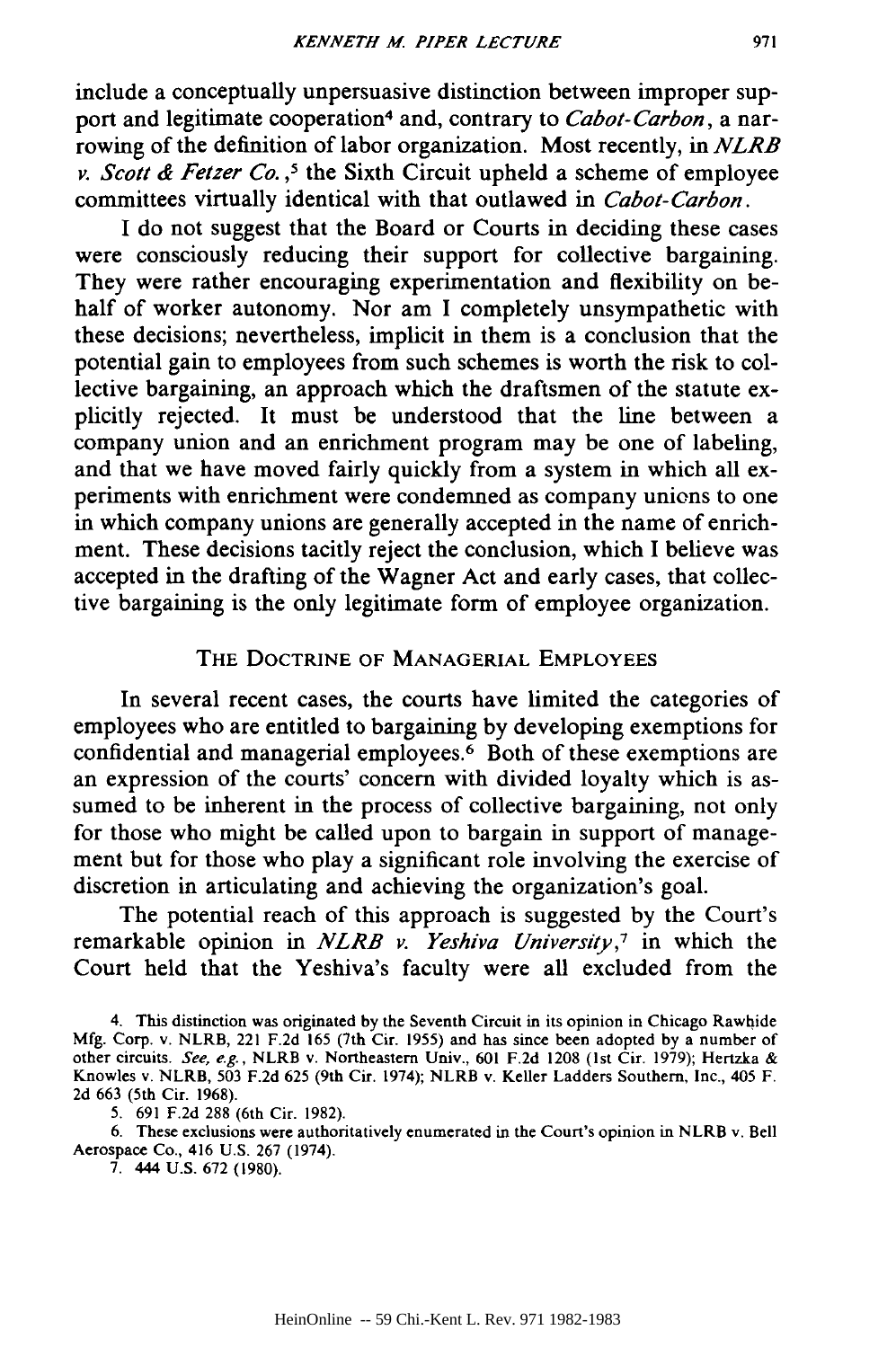NLRA's coverage as managers. There is no doubt from the Court's constant generalizing about the role of faculty historically, and at mature institutions like Yeshiva, that it intended its opinion to be broadly applicable to faculty members at significant educational institutions. The Labor Board has indeed taken this hint and has ruled that faculty members at a wide range of institutions are managers and hence not covered by the Act.<sup>8</sup> Several assumptions concerning collective bargaining are strikingly evident in the Court's *Yeshiva* opinion: primarily that it is a system of limited flexibility, appropriate in the industrial context but not useful where complex relations exist; secondly, that collective bargaining cannot easily coexist with other forms of governance; thirdly, that collective bargaining inevitabily creates a substantial risk of disloyalty to the employer not tolerable for those whose tasks are crucial to the enterprise; and finally, that collective bargaining has little to offer to those who already collectively possess voice in the enterprise. The Court in *Yeshiva* casually totalled the power of all faculty authority, attributing the discretionary responsibility of some to all, a technique with great implications for the future of  $\S 8(a)(2)$ .<sup>9</sup> The Board has subsequently taken the position that authority obtained through collective bargaining can make employees managerial and hence exclude them from the Act's coverage.<sup>10</sup> If this approach is followed in other areas, it will effect a limit through the concept of managerial employees on what unions may achieve through collective bargaining and remain under the Act. The assumptions that collective bargaining means divided loyalty creating unacceptable risk to the employer and that other forms of employee participation are more appropriate outside of the industrial context are of potentially enormous applicability, given the trend away from traditional industrial organization and toward more highly skilled employment. The dangers of disloyalty are great for many groups in a typical enterprise, not the least of whom are those who do its basic work. An employer in a new industry who utilizes the team concept, by which employee groups make basic decisions for themselves about the production process, may now argue with some chance of success that not only is  $\S$  8(a)(2) inapplicable but that

*<sup>8.</sup>* See, e.g., Thiel College, 261 N.L.R.B. 84 (1982) (four year, liberal arts college); College of Osteopathic Medicine and Surgery, 265 N.L.R.B. 37 (1982) (medical school faculty); Duquesne Univ. of the Holy Ghost, 261 N.L.R.B. 85 (1982) (law school faculty).

<sup>9.</sup> Those implications are quickly beginning to exhibit themselves. For instance, in its recent decision in Florence Volunteer Fire Dept, Inc., 265 N.L.R.B. 134 (1982), the board relied in part on *Yeshiva* in ruling that full-time fire fighters constitute managerial employees, and hence are excluded from the Act's coverage.

<sup>10.</sup> College of Osteopathic Medicine and Surgery, 265 N.L.R.B. 37 (1982).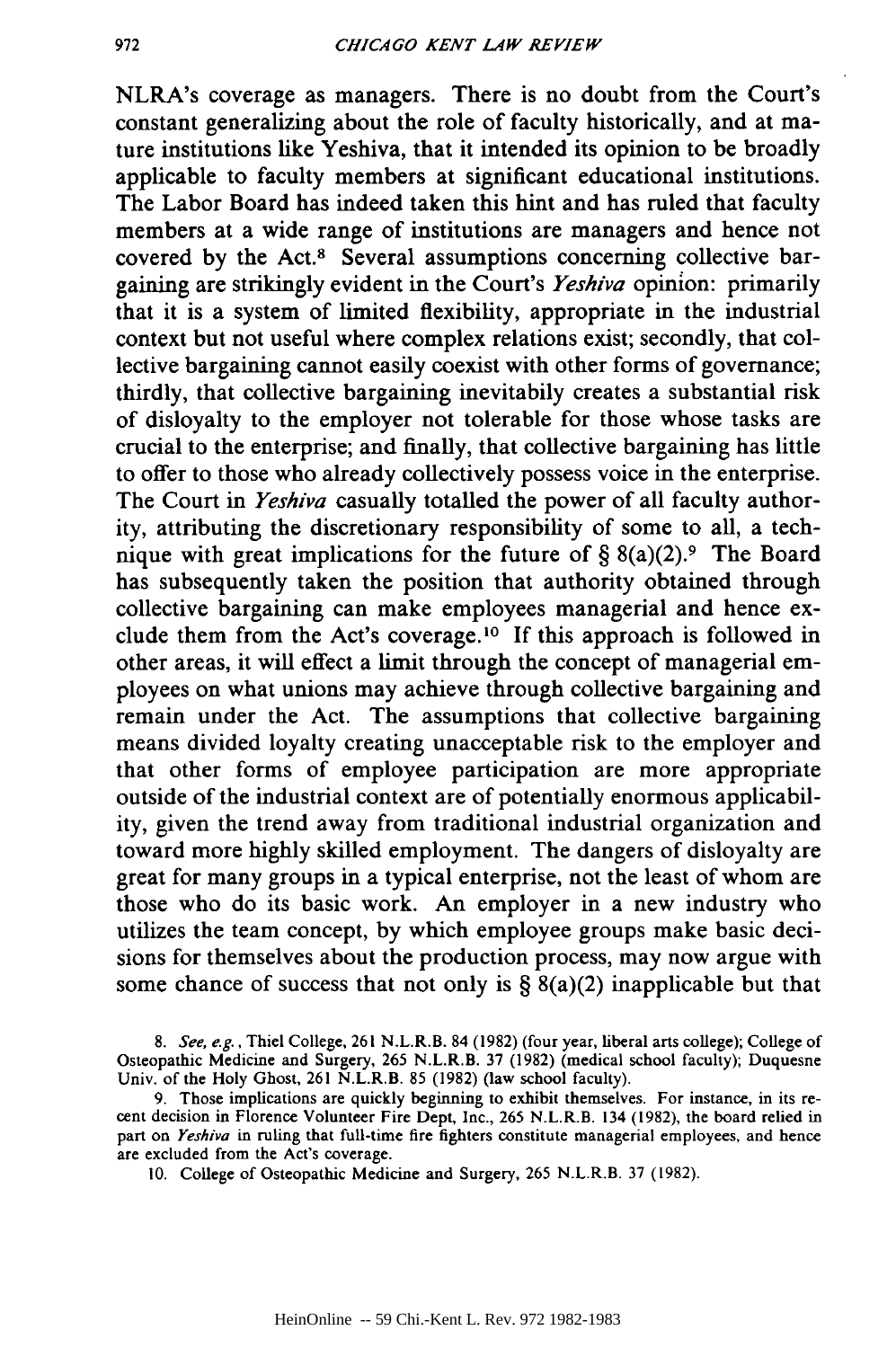the team members are all managers outside the scope of the Act, a conclusion made necessary because of the great dangers posed by the possibility of divided loyalty which might result from collective bargaining.

# COLLECTIVE BARGAINING **AND THE INDIVIDUAL**

Collective bargaining may be seen either as a way **by** which individual workers achieve benefits, **job** stability and influence, or as a way in which the union as an institution comes to have power over the individual which may be exercised arbitrarily or malevolently. There is some aspect of reality to both images, and the courts have recognized that some combination of these concepts reflects the truest approximation of the impact of collective bargaining on the status of individual employees. But the statute and earlier precedents are based on the premise (accurate in my view) that the value of collective bargaining outweighs the dangers of divergence between the individual and the union. Recent Court opinions, however, reflect a significant shift in this balance. One example of this shift is *NLRB v. Detroit Edison Co. Ij* The case involved a Labor Board order requiring the employer to turn over individual test scores of employees to the union which sought this material in order to process grievances, a recognized aspect of collective bargaining. The Supreme Court refused to uphold the Board's order, holding that impairment of the union interest in processing grievances was "more than justified **by** the interests served. **. .** preserving employee confidence."<sup>12</sup> This was the first time the Court had overridden, in the interests of confidentiality, a Board determination that information was needed for collective bargaining.

A similar readjustment of values may be seen in the Court's recent decision in *Bowen v. U.S. Postal Service*,<sup>13</sup> holding that a union may be liable for back pay if its breach of the duty of fair representation was responsible for delaying the reinstatement of an improperly discharged employee. The decision means that the potential liability of unions which lose cases may be very great, greater indeed than that of the employer who committed the improper discharge. To take away funds from the union reduces its ability to serve its membership through bargaining and grievance handling. The willingness to divert funds which the union has available for collective bargaining to police the duty of

**13. 103 S. Ct. 588 (1983).**

**I1. 440 U.S. 301 (1979).**

<sup>12.</sup> Id. at **319.**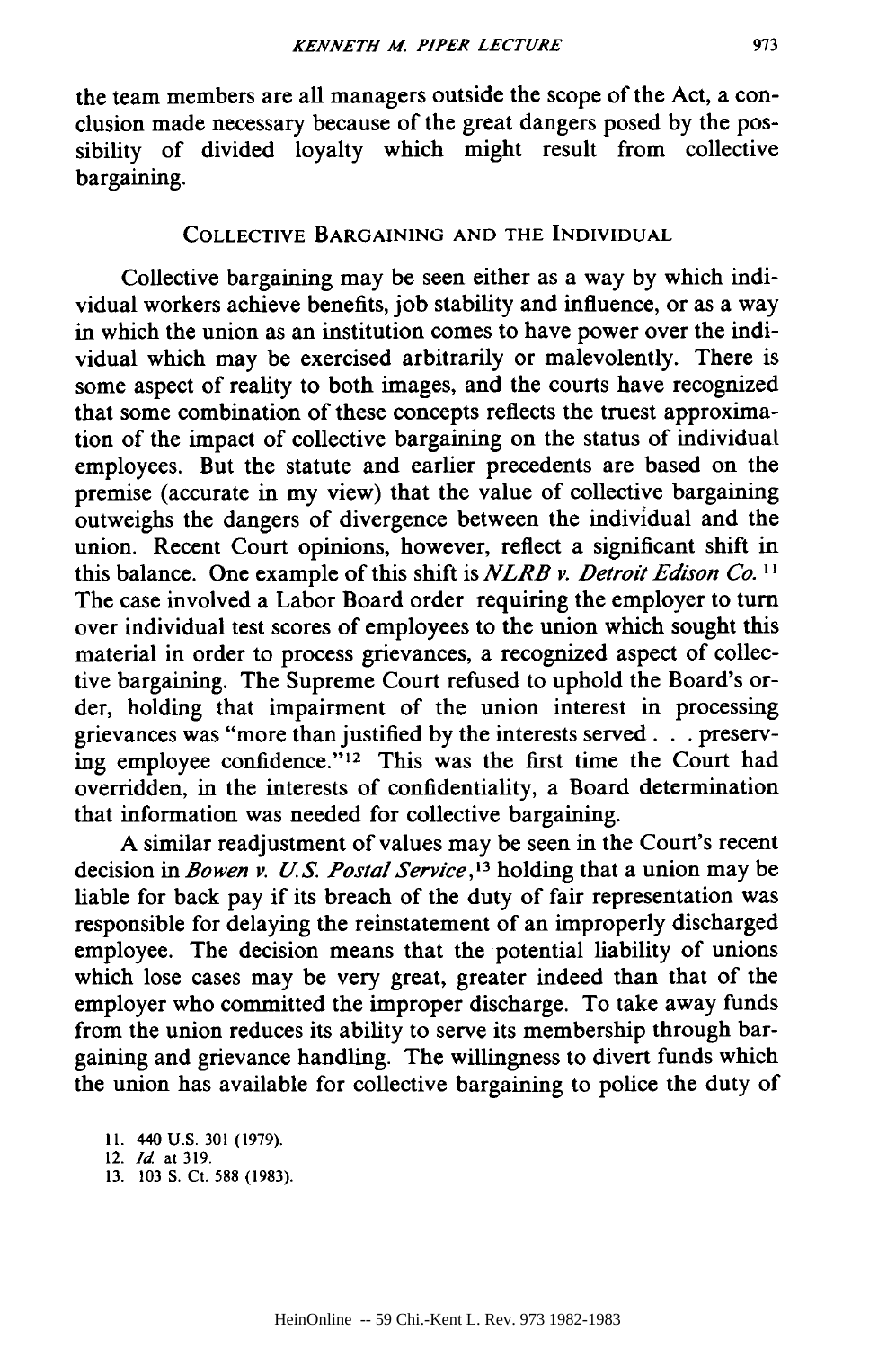fair representation reflects both distrust of the union's devotion to the members' interests, and a diminished sense of the importance and value of the union's use of the funds.

#### EMPLOYER **RESPONSE** TO **UNIONIZATION**

In a series of cases dealing with the reach of §  $8(a)(3)$ 's prohibition against retaliation for union activity, the courts have concluded that an employer's elimination, in advance of bargaining, of that portion of its operations that had recently been organized is lawful, even though the action had been taken partly in response to unionization, by concluding that the closing was not undertaken "to discourage union membership." Thus, in *NLRB v. Rapid Binder, Inc.* **,14** the court reversed the Board's finding of a violation when an employer moved his operation soon after a union was certified without bargaining with it. The court, although it acknowledged animosity between the employer and union, stated that there was "no basis for the inference that this was the preponderant motive for the move. **.** . The decided cases do not condemn an employer who considers his relationship with his plant's union as only one part of the broad economic picture. . **. ." 15** In a similar case, the Sixith Circuit commented that "[it is completely unrealistic in the field of business to say that management is acting arbitrarily or unreasonably in changing its method of operations based on reasonably increased costs."<sup>16</sup> What is most interesting about this case is the court's easy acceptance of the employer's argument that he realistically assumed that collective bargaining would not lead to an acceptable accommodation between him and the union. By characterizing such motivations as legitimate business judgement, the courts have thereby rejected the argument that for an employer to assume, in advance of bargaining, that negotiations would be unreasonable and unproductive, and to premise actions on that assumption, at the cost of employees, constitutes the essence of anti-union animosity. The courts, in adopting this characterization, have assumed that bargaining is inevitably futile and economically disadvantageous from the employer's perspective.

14. 293 F.2d 170 (2d Cir. 1961).

<sup>15.</sup> *Id* at 175.

<sup>16.</sup> NLRB v. J.M. Lassing, 284 F.2d 781, 783 (6th Cir. 1960), cert. denied, 366 U.S. 909 (1961). In more recent cases, the courts have frequently simply relied on "business reasons" as the rationale for employer's cessation of operations at a recently organized facility and ignored the role unionization played in the decision to close completely. *See, e.g.,* Weather Tamer Inc. v. NLRB, 676 F.2d 483 (11th Cir. 1982).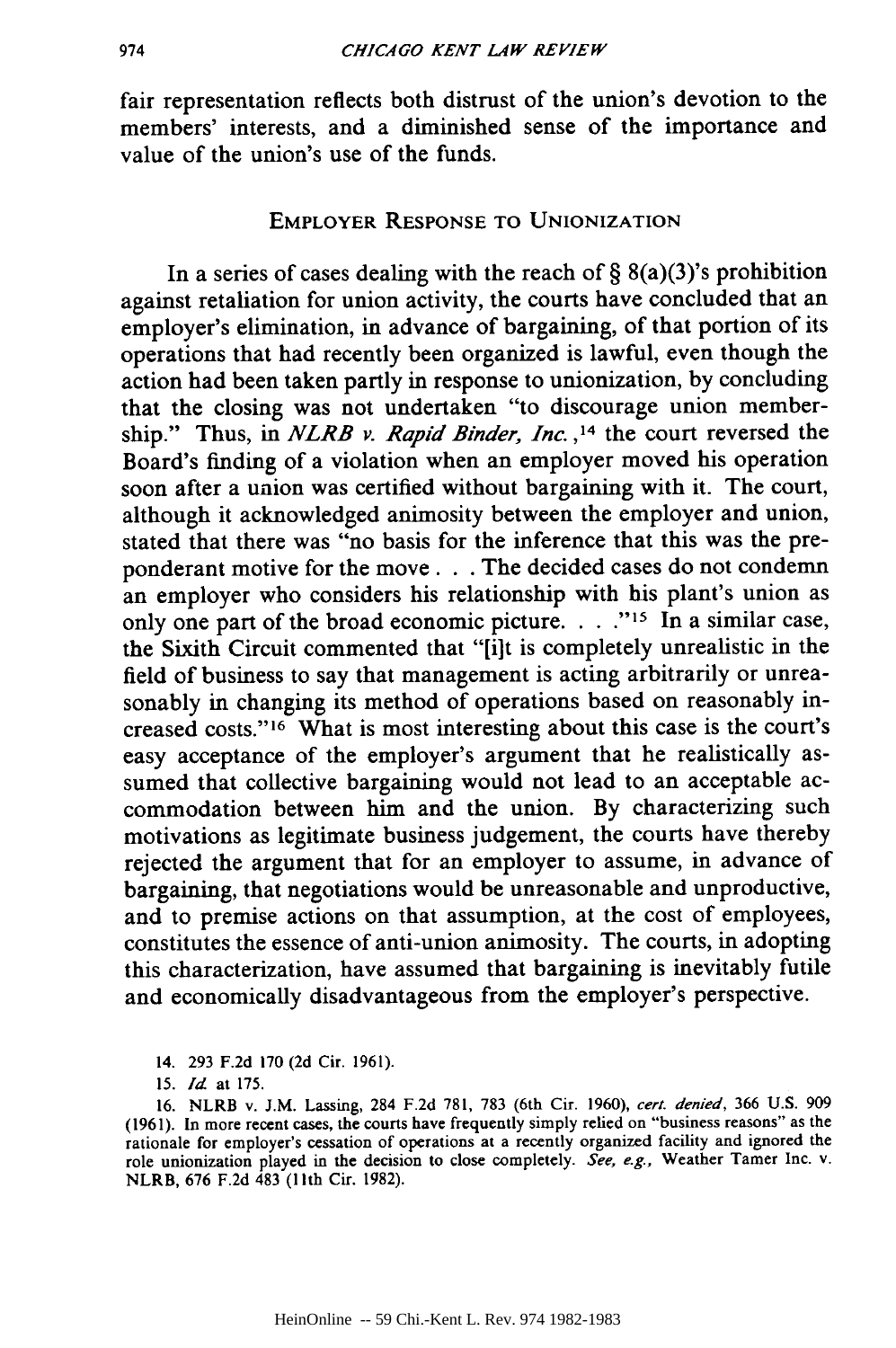# LIMITS **ON** COLLECTIVE BARGAINING **IMPOSED THROUGH THE** DOCTRINE OF MANDATORY **AND** PERMISSIVE BARGAINING TOPICS

In *NLRB v. Borg-Warner Corp.*,<sup>17</sup> the Court adopted the distinction between mandatory and permissive types of bargaining. Permissive topics are those which do not come within the statutory definition of "wages, hours and other terms and conditions of employment" but which are otherwise legal for inclusion in an agreement. The proposing side may not insist to impasse upon permissive topics, and the side within whose domain the matter comes is free to take unilateral action with respect to it. In *Chemical Workers, Local 1 v. Pittsburgh Plate Glass Corp. ,8* the Supreme Court rejected the Board's conclusion that changing benefits for retired employees was a mandatory topic. The Court rested its conclusion on the grounds that retired employees are not in the bargaining unit and they are not employees for the purposes of the Act. Although the opinion purported to rest almost entirely on the plain meaning of the statutory language, the Court's disclaimer of responsibility for the result reached on the grounds that it was merely following the manifest of Congress rings hollow. The Court, with no violence to the statutory language, could have accepted the Board's position that the benefits of retired employees are a matter of significant and legitimate concern to current employees. In his opinion, Justice Brennan acknowledged that this approach was previously employed to hold that a union could bargain about the wages and working- conditions of people to be hired in the future.<sup>19</sup>

The relationship between retirees and current employees might easily have been considered of vital interest to current employees. First, the type of pension benefits that is acceptable to existing employees, particularly older ones, might turn on the employees' perception of the union's willingness and ability to represent and protect them against unexpected change. Secondly, current workers typically know, care about, and identify with retirees. They feel that it is the union's role to continue to look after their interest when they have retired. Such feelings of continuing allegiance are central to the concept of worker solidarity, which is the basis of unionism. Justice Brennan, however, chose to treat the argument based on continuing interest as though it were an actuarial point about the advantages or disadvan-

<sup>17. 356</sup> U.S. 342 (1958).

<sup>18. 404</sup> U.S. 157 (1971).

<sup>19.</sup> *Id* at 168.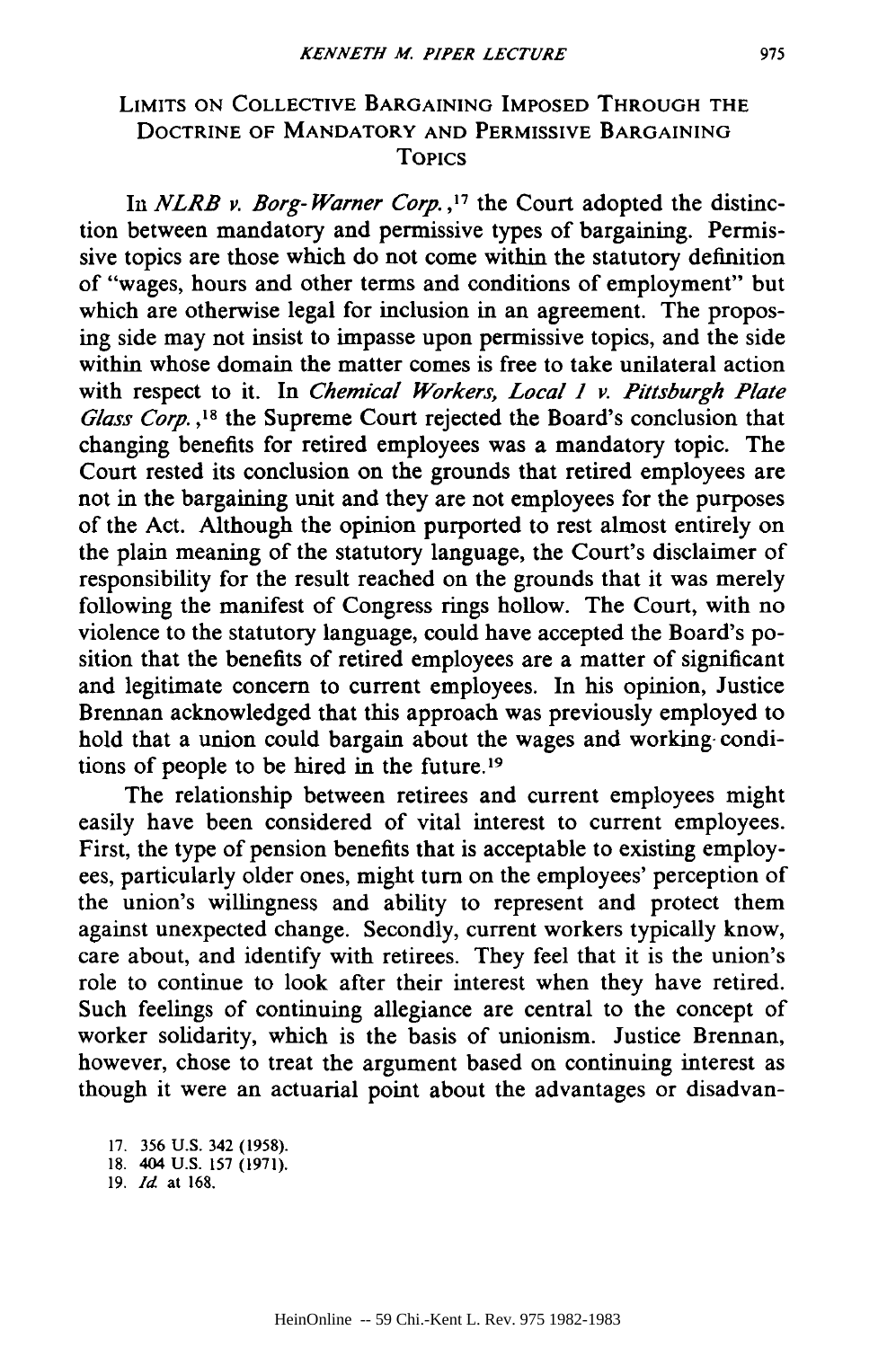tages of grouping and he dismissed the relationship as "speculative and insubstantial at best."<sup>20</sup> Although its language is technical, the Court's rejection of the Board's position must ultimately rest upon its conclusions, stated mainly in a footnote, that collective bargaining is not a good method for protecting the rights of retired employees and that unions cannot be trusted to live up to their rhetoric or their basic ideology.<sup>21</sup>

In *First Nat'l Maintenance Corp. v. NLRB*,<sup>22</sup> the Court held that management had the right to close down part of an enterprise without bargaining with the union. The Court's opinion has quickly become the focus of much legal writing, not only because of the importance of the issue, but because the opinion more openly sets forth the Court's assumptions about the proper role of unions and the limits of collective bargaining than any previous opinion. Justice Blackmun rests the Court's opinion on two interrelated concepts. First, bargaining about basic entreprenurial decisions would give too much power to unions. As he stated, "Congress had no expectation that the elected union representative would become an equal partner in the running of the business enterprise in which the union members are employed. **.** . There is an undeniable limit to the subjects about which bargaining must take place<sup>23</sup> . . . in view of an employer's need for unencumbered decisionmaking."<sup>24</sup> Second, the concept that collective bargaining is normally required over mandatory topics of bargaining because it produces economically efficient results. "The concept of mandatory bargaining is premised on the belief that collective discussions backed by the parties' economic weapons will result in decisions that are better for both management and labor and for society as a whole."<sup>25</sup> The Court strongly suggested that whether management has to bargain over topics related to its investments or its relations with third parties could be determined by analyzing "if the benefit for labor-management relations and the collective-bargaining process outweighs the burden placed on the conduct of the business."<sup>26</sup> The Court therefore undertook, on its own, to weigh the costs and benefits to determine "if the benefit for labor-management relations and the collective-bargaining process outweighs the burden placed on the conduct of the business" with respect to costs.<sup>27</sup>

20. *Id* at 180. 21. *See id.* at 173 and n.12. 22. 452 U.S. 666 (1981). 23. *Id* at **676.** 24. *Id.* at **679.** 25. *Id* at 678. 26. *Id.* at **679.** 27. *Id*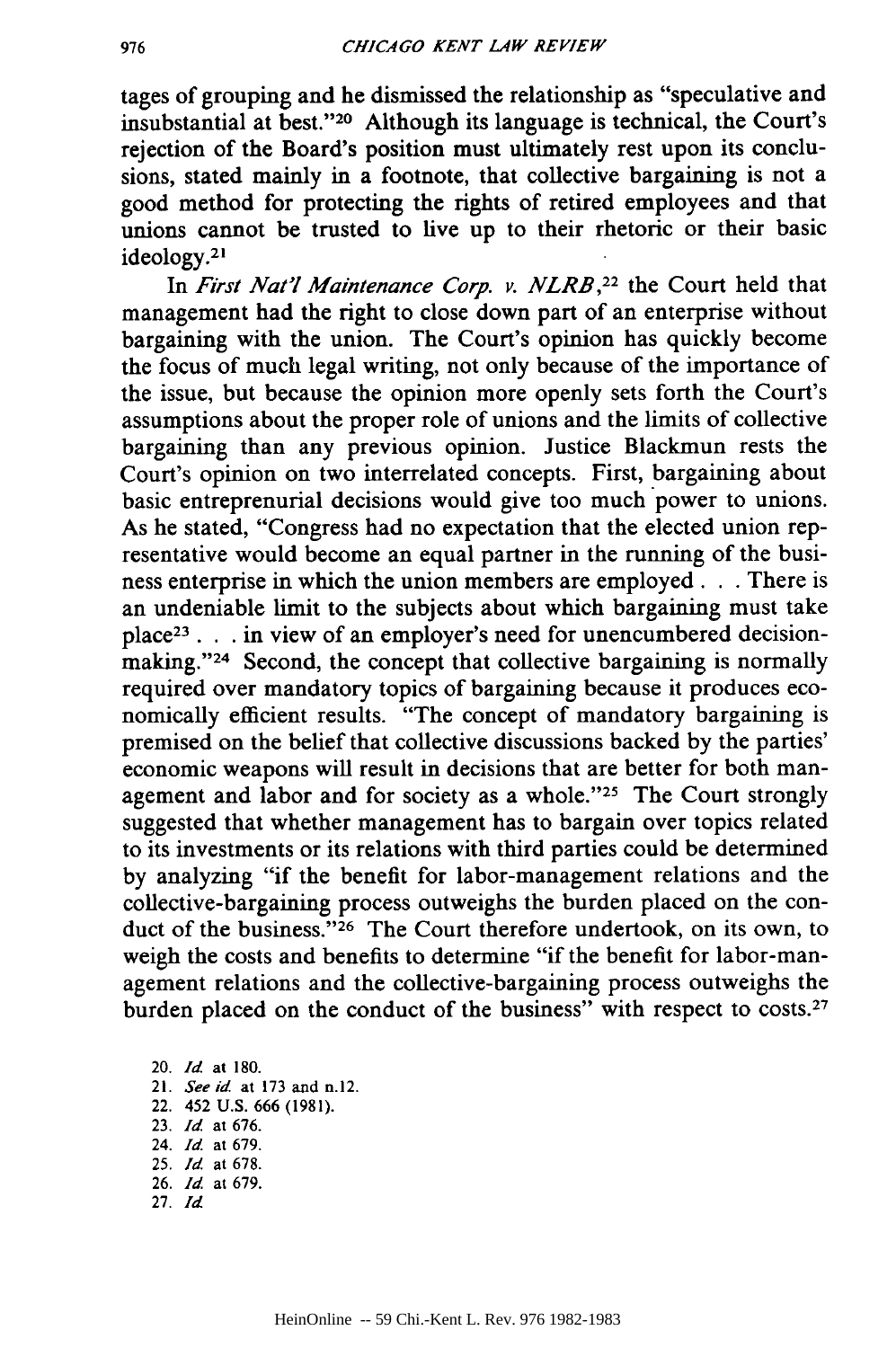It considered that little benefit would accrue from requiring collective bargaining as to the basic decision, as opposed to the effects of the decision, because in those situations in which management did not voluntarily choose to bargain about its decision "[i]t is unlikely, however, that requiring bargaining over the decision itself, as well as its effects, will augment this flow of information and suggestions."<sup>28</sup> The Court further concluded that to require bargaining would "afford a union a powerful tool for achieving delay, a power that might be used to thwart management's intentions in a manner unrelated to any feasible solution."<sup>29</sup> All of these cases taken together represent an effort to limit collective bargaining to traditional areas and subjects, as well as an effort to protect the perceived interests of employers, employees and retirees from its dangers.

How can we explain the paradox of a successful system viewed with increasing suspicion and even hostility **by** the courts? We must start with the recognition that the problems dealt with, as well as the techniques and methods of collective bargaining, are all foreign to the experience of most judges. They have little personal knowledge of industrial relations to fall back on. It is the reflection of collective bargaining derived from cases, scholarly writings and media depictions which furnish the court's conception of the process. There are a variety of reasons why all of these are currently portraying a distorted sense of collective bargaining. When the system works well, there is no need or purpose for legal action. Indeed, one of the goals of collective bargaining is that it should take place largely unsupervised **by** the government and outside of the courts. Cases are likely to arise when three factors are present: when collective bargaining does not work well, when the law is uncertain and when it provides the possibility of a significant remedy. Thus, one might expect that currently the duty of fair representation cases will be a much higher percentage of the Court's labor business than questions arising out of the arbitration or bargaining processes, just as misuse of pensions, plant closings, violence and corruption are all likely to provide more than their fair share of litigation. Reporters and newscasters, too, are trained to focus on the newsworthy, which usually means disruptions, conflicts, betrayal and calamity. Scholarly studies and analyses offer the best hope of providing a balanced picture which will correct the inevitable misconceptions derived from cases and media, and there is much valuable information about

28. *Id* at 681. 29. *Id* at 683.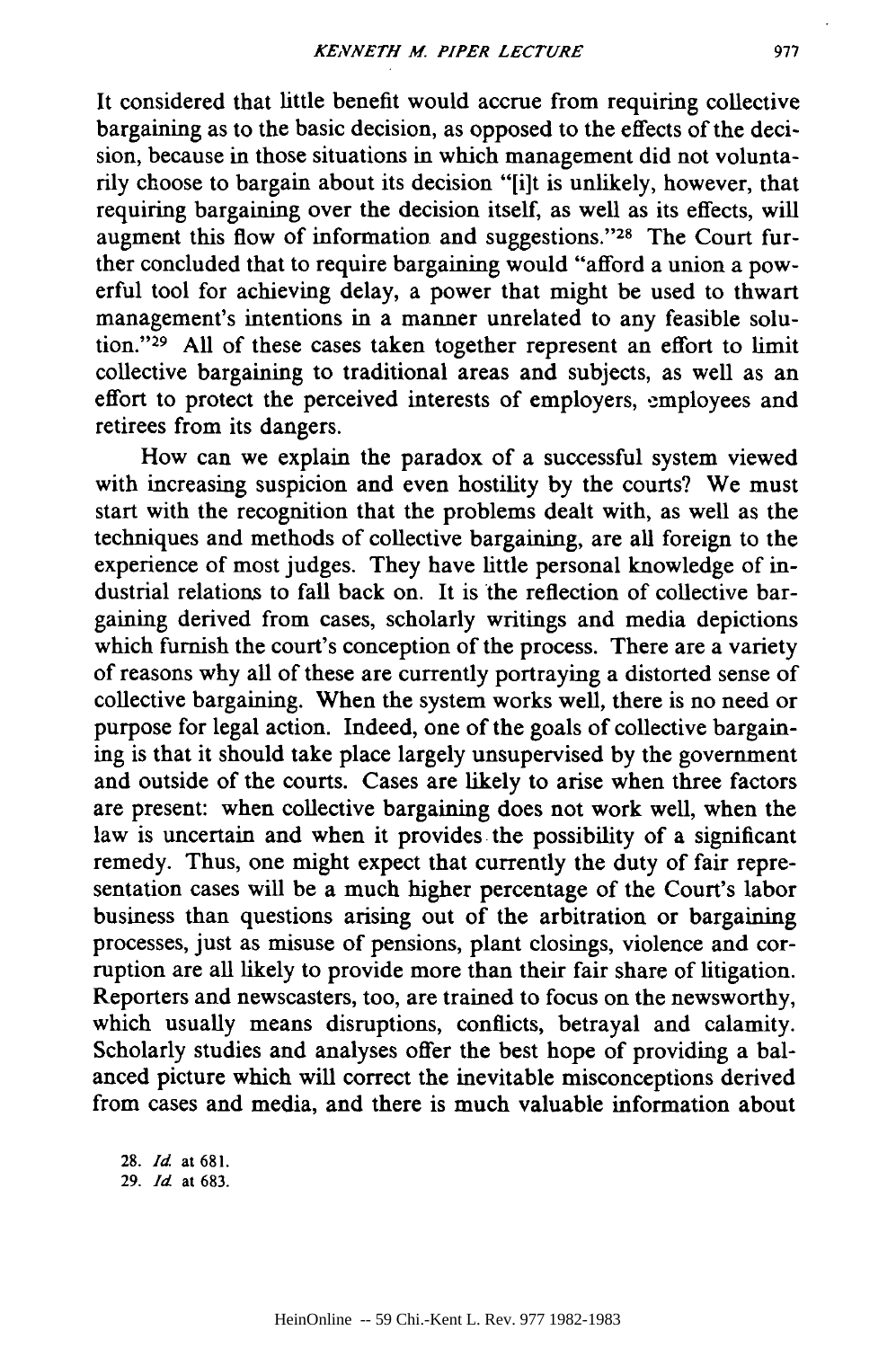collective bargaining to be derived from scholarly journals, particularly in the area of industrial relations. But these are rarely looked to. The Court in *Yeshiva,* for example, did not seem to be aware of studies of professional unions which indicate that their impact on employee work behavior is minimal. The behavior of professional employees, according to such studies, is primarily shaped by professional standards<sup>30</sup> and it is by consistency with their professional commitment that such employees best serve the employer.

The Court has often looked to legal scholarship but such work has not always been noteworthy, for legal scholarship has its own biases, fashions and temptations, many of which are currently unfavorable to collective bargaining. This is a particularly poor time to expect legal scholarship to correct the Court's misperceptions. The current emphasis is on theory, elegance, paradigms and mathematical models. Behind these sophisticated paraphernalia the face of human labor is often hidden and ignored. Collective bargaining has been evaluated in terms of its conformity with the postulates of economic analysis and critical legal thinking and it has been found wanting by both; by one as a distortion of the market, by the other because it appears as a misleading image of social change.

The law and economics movements may yet provide valuable insights about labor law. Thus far, the writing has been simplistic, evaluating existing institutions from the perspective of *laissez faire* analysis, making the same arguments which the opponents of the Wagner Act made and which the framers of most modem labor legislation rejected. Thus, Professor Richard Epstein of the University of Chicago, in evaluating the New Deal labor legislation,<sup>31</sup> attacks both the Norris-Laguardia and the National Labor Relations Acts on the grounds that they interfere with freedom of contract and free use of property. The same method of analysis was also employed by the UCLA Law Review which concluded, in a note cited by the Supreme Court in *First National Maintenance,32* that bargaining about plant closings was inefficient and deprived the employer of the free use of his property.<sup>33</sup>

In the name of individual rights, worker solidarity and class con-

33. Comment, *"Partial Terminations"--.A Choice Between Bargaining Equality and Economic Efficiency,* 14 UCLA L. REV. 1089 (1967).

**<sup>30.</sup>** *See, e.g.,* **A.** KORNHAUSER, **SCIENTISTS IN INDUSTRY,** (1963); M. **HAUG** & M. **SUSSMAN, PROFESSIONALIZATION AND UNIONISM IN** THE **PROFESSIONS AND** THEIR PROSPECTS **(E.** Friedson, ed. 1973).

<sup>31.</sup> Epstein, *A Common Law for Labor Relations. A Critique of the New Deal Labor Legislation*, — Y<sub>ALE</sub> L.J. — (1983)

<sup>32. 452</sup> U.S. 666 (1981).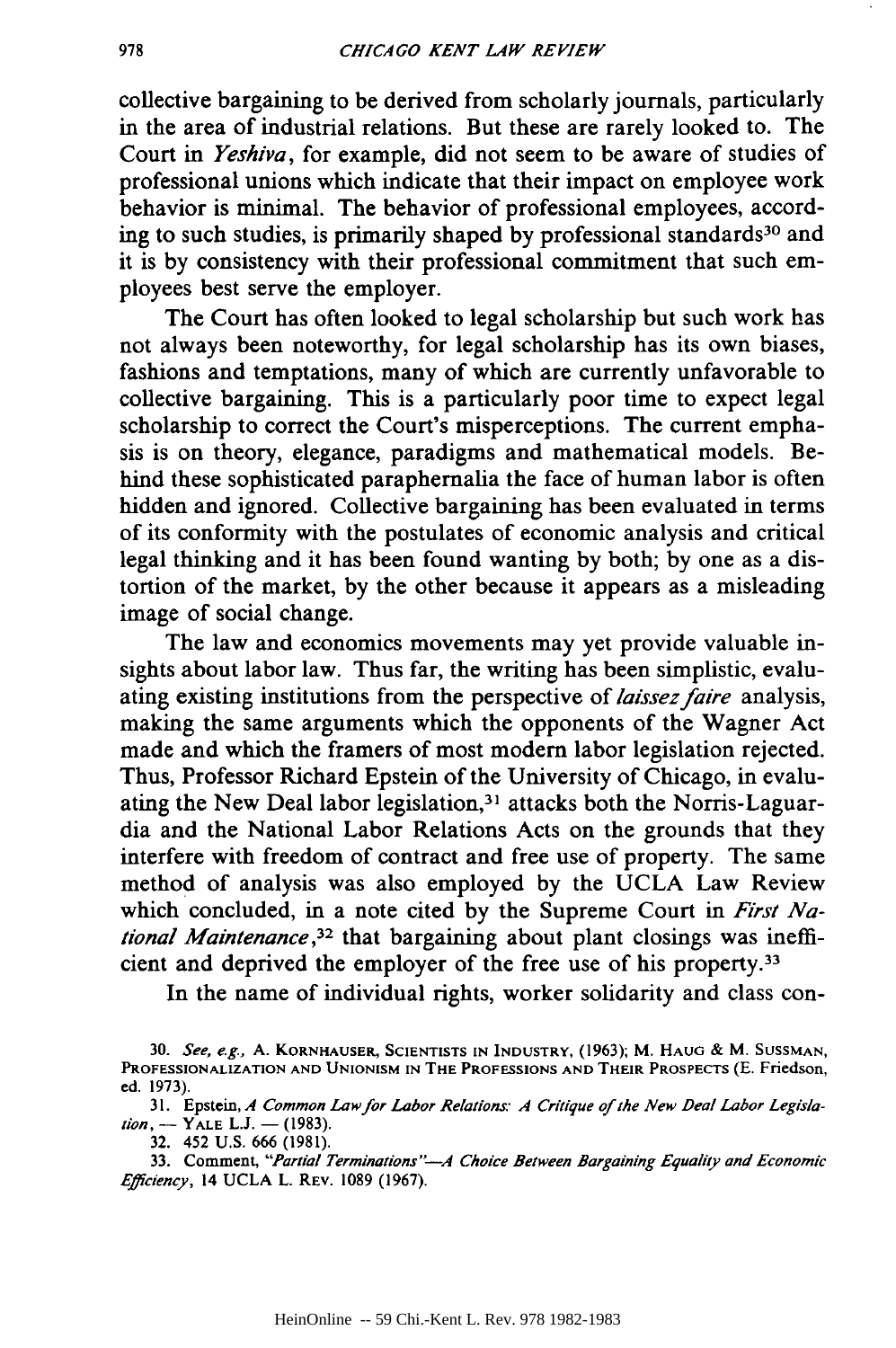sciousness, collective bargaining, exclusivity and labor arbitration have all been attacked from the left by critical legal thinkers on the ground that they diminish radicalization, class consciousness, worker militancy and provide employees only with limited power. There is about these writings a strong although unconscious class bias. They reflect annoyance with the labor movement for its lack of political ideology and a consequent denial of its achievements. The reflections of the public and scholarly images of collective bargaining are everywhere in the cases. Thus, the *Pittsburgh Plate Glass* decision may be most understandable as a response to well publicized instances of misuse of pension funds by the Teamsters. The *Bowen* and *Detroit Edison* cases show deep suspicion about unions as political institutions, and *Yeshiva* reflects an idealized image of universities and a stereotyped view of unions.

#### **CONCLUSION**

Fortunately, the power of labor and its ability to represent its members is not easily affected by changes in the law. *First National Maintenance, Pittsburgh Plate Glass* and the § 8(a)(2) cases are all, for different reasons, unlikely to be very significant, but *Yeshiva* and the duty of fair representation cases represent serious although not fatal blows to the development of collective bargaining. Unless legal scholarship becomes more accurate and connected with the realities of labor relations, one may expect the Court's current anti-labor, anti-collective bargaining positions to harden and expand, thereby furthering the distrust workers often feel toward intellectuals, lawyers and courts and diminishing the capacity of organized labor to serve its members.